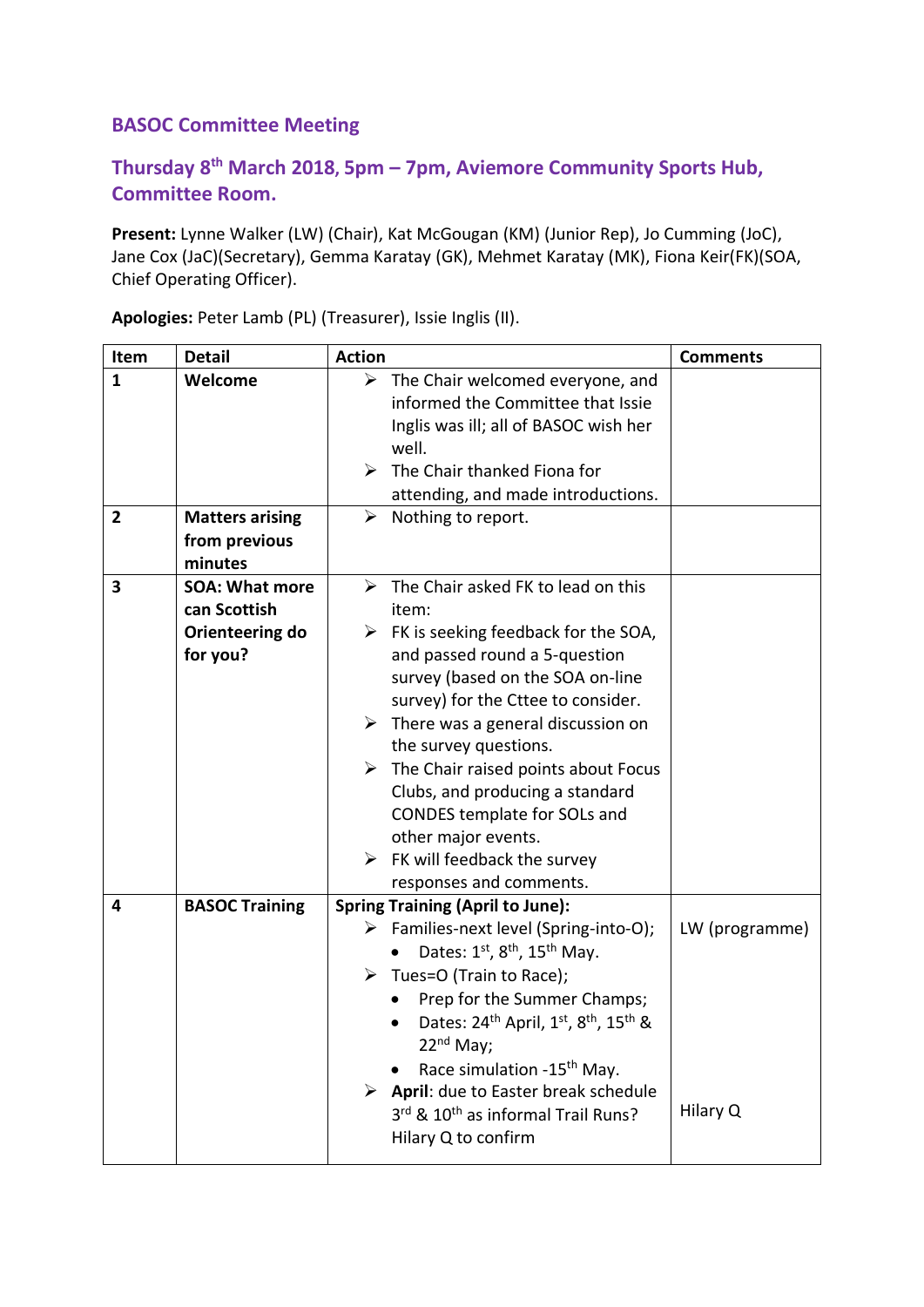| Item    | <b>Detail</b>         | <b>Action</b>                                                            | <b>Comments</b>    |
|---------|-----------------------|--------------------------------------------------------------------------|--------------------|
| 4       | <b>BASOC Training</b> | $\triangleright$ Coaching Foundation Training                            | LW                 |
| (contd) |                       | Course (open to all);                                                    |                    |
|         |                       | Finance application to BSSC in                                           | $Sec(JC)$ to       |
|         |                       | progress;                                                                | submit;            |
|         |                       | Dates: 29th May, 5th, 12th & 19th                                        | Treasurer (PL for  |
|         |                       | June.                                                                    | info).             |
|         |                       | <b>Summer Training:</b>                                                  |                    |
|         |                       | $\triangleright$ TBC. Hilary Quick running.                              |                    |
|         |                       | Safeguarding Course (13th March);                                        |                    |
|         |                       | $\triangleright$ 4 attendees;                                            |                    |
|         |                       | $\triangleright$ BASOC covering Course Fees.                             | Treasurer (PL)     |
|         |                       | <b>Training Calendar:</b>                                                |                    |
|         |                       | $\triangleright$ Posted on website.                                      | LW                 |
| 5       | <b>BASOC Events</b>   | $\triangleright$ 19 <sup>th</sup> /20 <sup>th</sup> May: British Champs: |                    |
|         |                       | Venue: Balmoral;                                                         |                    |
|         |                       | BASOC help - times/areas TBC;                                            |                    |
|         |                       | $\geq 26^{\text{th}}/27^{\text{th}}$ May: Scottish Champs:               |                    |
|         |                       | Individual: Achagour+Dulsie;<br>٠                                        |                    |
|         |                       | Relays: Roseisle;                                                        |                    |
|         |                       | BASOC help required with car-                                            |                    |
|         |                       | parking for relays.                                                      |                    |
|         |                       | > Team Captain (Ann McGougan) will                                       |                    |
|         |                       | organise relay teams for both                                            |                    |
|         |                       | events.                                                                  |                    |
|         |                       | $\triangleright$ 9 <sup>th</sup> June: M&H Junior Champs:                |                    |
|         |                       | BASOC hosting, including Level<br>$\bullet$                              |                    |
|         |                       | D event;                                                                 |                    |
|         |                       | Venue: Anagach West                                                      |                    |
|         |                       | (Assembly at GPS);                                                       |                    |
|         |                       | Planner: Gav Miles;                                                      |                    |
|         |                       | Controller: Johannes P;                                                  |                    |
|         |                       | Organisers: Jane C & Marion                                              |                    |
|         |                       | McCormick;                                                               |                    |
|         |                       | Computing: Jane Pottie.                                                  |                    |
|         |                       | > 22nd/23rd September: WOLF light:                                       | GK to liaise with  |
|         |                       | Coaching day (Sat 22 <sup>nd</sup> );                                    | SB re              |
|         |                       | SOL 3 (Sun 23rd);                                                        | permissions.       |
|         |                       | Areas: Dunachtonmore/Alvie;                                              |                    |
|         |                       | Planners: GK & Steve B;                                                  | LW to ask $2^{nd}$ |
|         |                       | Organisers JoC & TBC                                                     | Organiser.         |
|         |                       | $\triangleright$ 2019 Spring WOLF:                                       |                    |
|         |                       | On hold until next meeting.                                              |                    |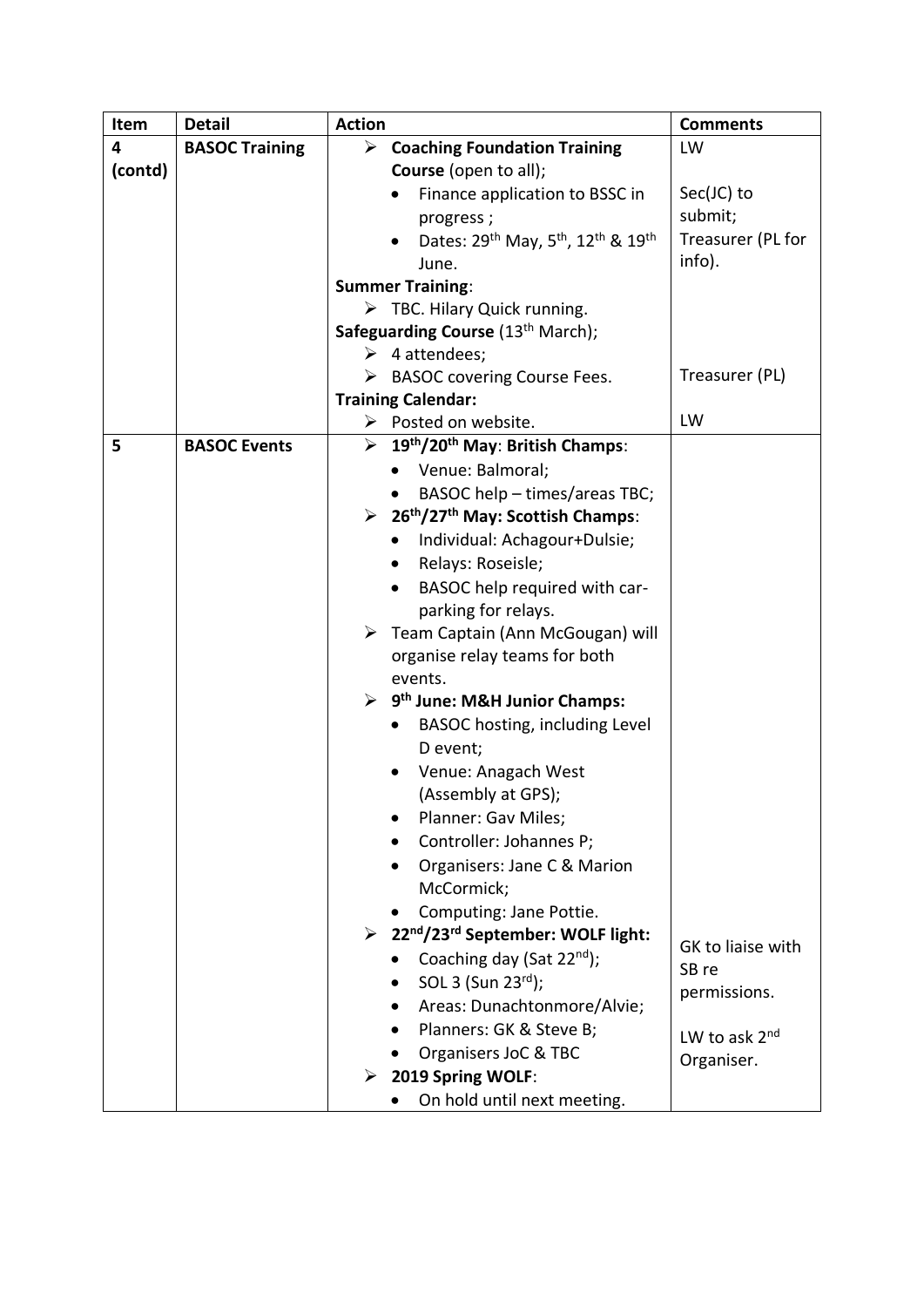| Item | <b>Detail</b>        | <b>Action</b>                                         | <b>Comments</b>        |
|------|----------------------|-------------------------------------------------------|------------------------|
| 6    | <b>BASOC Juniors</b> | $\triangleright$ Scottish Schools:                    |                        |
|      |                      | Friday 1 <sup>st</sup> June;                          |                        |
|      |                      | Venue TBC;                                            |                        |
|      |                      | Awaiting further information.<br>$\bullet$            |                        |
|      |                      | $\triangleright$ M & H Junior Champs:                 |                        |
|      |                      | See Item 5.                                           |                        |
|      |                      | <b>Jamie Stevenson Trophy (JST):</b>                  |                        |
|      |                      | Sunday 17 <sup>th</sup> June;<br>$\bullet$            |                        |
|      |                      | Venue: Royal Deeside.<br>$\bullet$                    | JC to liaise with      |
|      |                      | GK & JC can accompany Junior<br>$\bullet$             | INVOC/MOR<br>regarding |
|      |                      | Team;                                                 | transport              |
|      |                      | Transport will depend on<br>$\bullet$                 | possibilities.         |
|      |                      | number of participants.                               |                        |
| 7    | <b>Finance</b>       | $\triangleright$ The Treasurer reported that Club     |                        |
|      |                      | funds are 'healthy', and that the                     |                        |
|      |                      | Committee should consider                             |                        |
|      |                      | proposals to increase/replace Club                    |                        |
|      |                      | kit;<br>$\triangleright$ The following purchases were |                        |
|      |                      | agreed:                                               |                        |
|      |                      | 10 additional SI units (including                     | GK                     |
|      |                      | stakes, holders & labels);                            |                        |
|      |                      | Approx. cost: £135;                                   |                        |
|      |                      | Takes BASOC holdings to 50                            |                        |
|      |                      | units.                                                |                        |
|      |                      | $\triangleright$ Purchases under consideration:       |                        |
|      |                      | Mapping: update Nethy,<br>$\bullet$                   |                        |
|      |                      | Beachan, & summer version of                          | LW                     |
|      |                      | Dunachton.                                            |                        |
|      |                      | Event signs: to be costed for                         |                        |
|      |                      | next meeting.                                         | JC & JoC               |
| 8    | Development          | The Cttee proposed updates to the<br>➤                | LW                     |
|      | Plan                 | Development Plan;                                     |                        |
|      |                      | To be continued at the next                           |                        |
|      |                      | meeting.                                              |                        |
| 9    | <b>AOB</b>           | The SI Units are fixed and on their<br>➤              |                        |
|      |                      | way back;                                             |                        |
|      |                      | Thanks to GK for organising.                          |                        |
|      |                      | McCain & Nestle are running a<br>➤                    |                        |
|      |                      | campaign promoting sports                             |                        |
|      |                      | vouchers on purchases, during                         |                        |
|      |                      | April/May.                                            |                        |
|      |                      | Orienteering is included as one                       |                        |
|      |                      | of the many sports;                                   |                        |